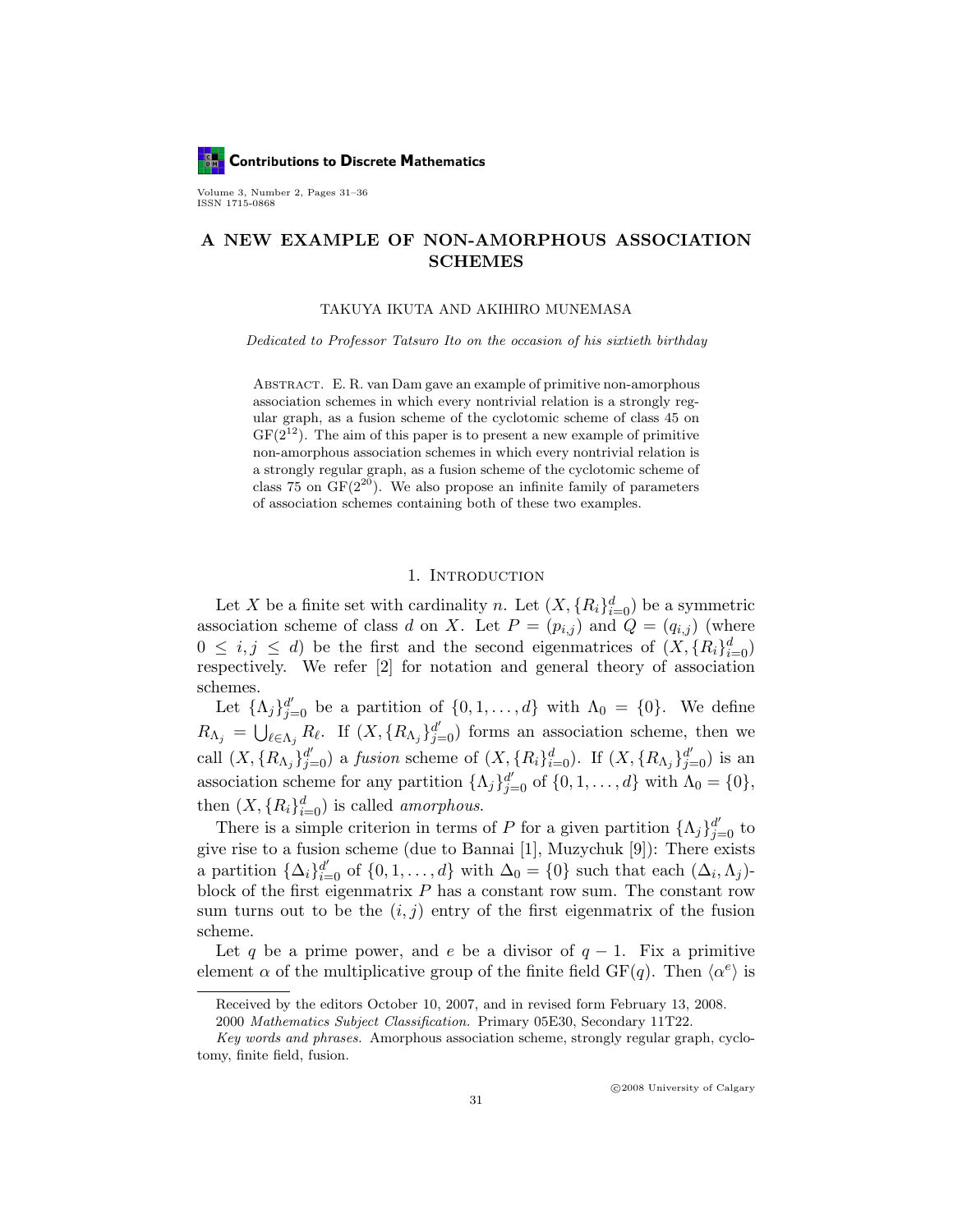a subgroup of index e and its cosets are  $\alpha^{i} \langle \alpha^{e} \rangle$   $(0 \leq i \leq e-1)$ . We define  $R_0 = \{(x, x) | x \in \text{GF}(q)\}\$ and  $R_i = \{(x, y) | x - y \in \alpha^i \langle \alpha^e \rangle, x, y \in \text{GF}(q)\}\$  $(1 \leq i \leq e)$ . Then  $(GF(q), \{R_i\}_{i=0}^e)$  forms an association scheme and is called the *cyclotomic* scheme of class e on  $GF(q)$ .

The cyclotomic scheme of class e on  $GF(q)$  is symmetric if and only if q or  $(q-1)/e$  is even. Moreover, in this case, it is amorphous if and only if  $-1$  is a power of p modulo e, where p is the characteristic of GF(q). Although formulated differently, this result is due to Baumert, Mills and Ward [3] (see also [5]). Ito, Munemasa and Yamada constructed amorphous association schemes over Galois rings. Clearly, in an amorphous association scheme, every nontrivial relation is a strongly regular graph. A. V. Ivanov [8] conjectured the converse also holds, but later it was disproved by van Dam [10]. Since the counterexample given in [10] was an imprimitive association scheme, it remained as an unsolved problem to find a primitive non-amorphous association scheme in which every nontrivial relation is a strongly regular graph. In [11], van Dam constructed a non-amorphous 4 class fusion scheme of the cyclotomic scheme of class 45 on  $GF(2^{12})$  with the following first eigenmatrix:

(1.1) 
$$
\begin{pmatrix} 1 & 3276 & 273 & 273 & 273 \\ 1 & -52 & 17 & 17 & 17 \\ 1 & 12 & -15 & -15 & 17 \\ 1 & 12 & -15 & 17 & -15 \\ 1 & 12 & 17 & -15 & -15 \end{pmatrix}.
$$

This was the first and the only known primitive non-amorphous association scheme in which every nontrivial relation is a strongly regular graph.

In this paper, we present another such example.

**Theorem 1.1.** The cyclotomic scheme of class 75 on  $GF(2^{20})$  has a nonamorphous fusion scheme of class 4 with the following first eigenmatrix :

.

| (1.2) |                                                                                                                                                                                               |  |  |
|-------|-----------------------------------------------------------------------------------------------------------------------------------------------------------------------------------------------|--|--|
|       |                                                                                                                                                                                               |  |  |
|       | $\begin{pmatrix} 1 & 838860 & 69905 & 69905 & 69905 \\ 1 & -820 & 273 & 273 & 273 \\ 1 & 204 & -239 & -239 & 273 \\ 1 & 204 & -239 & 273 & -239 \\ 1 & 204 & 273 & -239 & -239 \end{pmatrix}$ |  |  |

# 2. Restrictions on the first eigenmatrix

In general, if an association scheme  $(X, \{R_i\}_{i=0}^d)$  has the following first eigenmatrix (2.1), then for each relation  $R_i$  ( $i = 1, 2, 3, 4$ ),  $(X, R_i)$  is a strongly regular graph, and  $(X, \{R_i\}_{i=0}^d)$  is not amorphous.

(2.1) 
$$
P = \begin{pmatrix} 1 & k_1 & k_2 & k_2 & k_2 \\ \frac{1}{1} & s_1 & r_2 & r_2 & r_2 \\ \frac{1}{1} & r_1 & s_2 & s_2 & r_2 \\ 1 & r_1 & r_2 & s_2 & s_2 \end{pmatrix}.
$$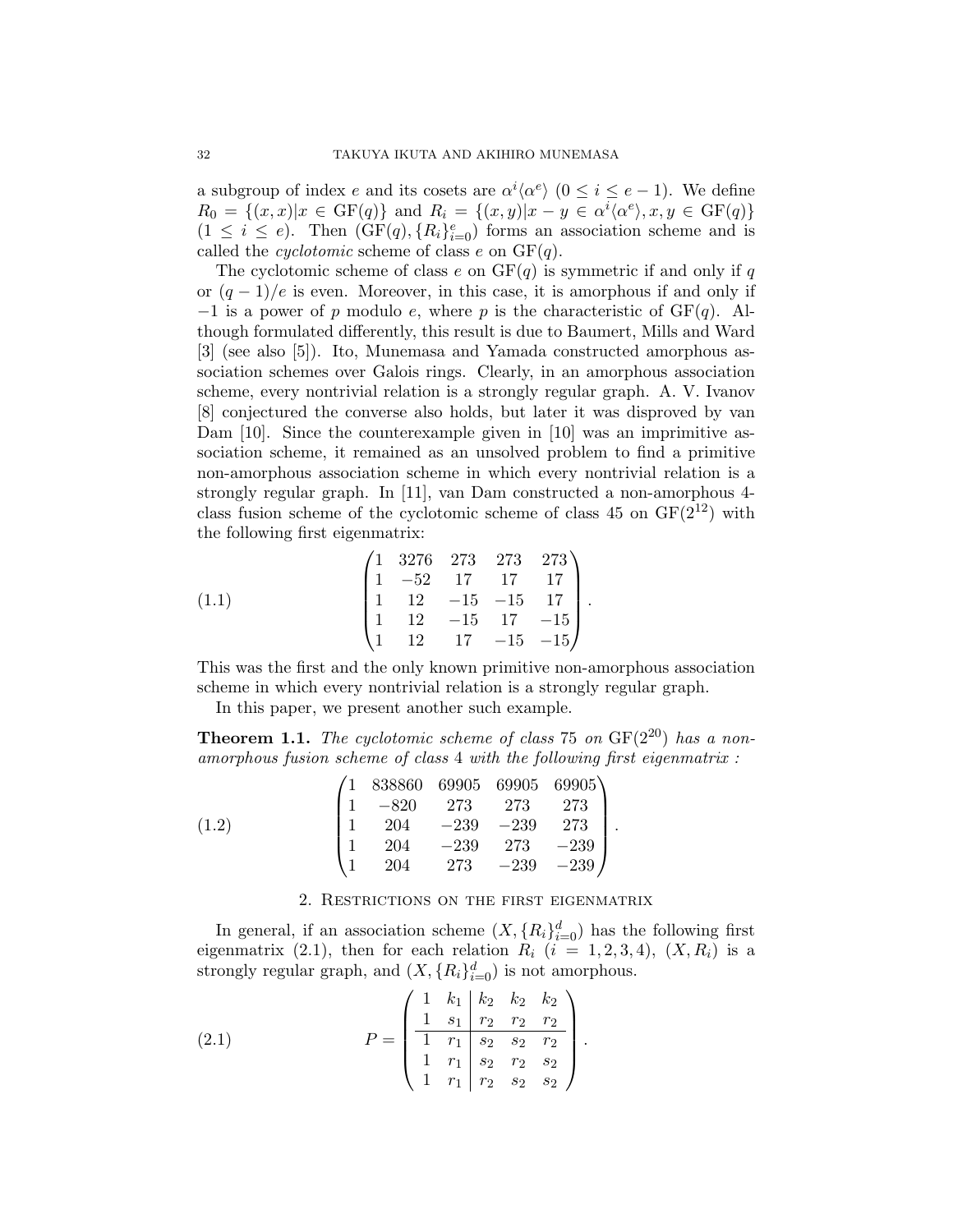Indeed, clearly  $r_2 \neq s_2$ , so  $(X, \{R_0, R_1 \cup R_2, R_3 \cup R_4\})$  is not an association scheme.

**Lemma 2.1.** Let  $(X, \{R_i\}_{i=0}^4)$  be an association scheme with the first eigenmatrix (2.1). Then  $r_1, s_1, r_2, s_2$  are integers, and all the parameters can be expressed in terms of  $r_1, s_1\,$  as follows:

(2.2) 
$$
|X| = \frac{(r_1 - s_1)^2 (s_1 + 4)}{4(s_1 + 3r_1 + 4)},
$$

(2.3) 
$$
k_1 = \frac{r_1(r_1s_1 + 4r_1 - s_1^2 + 4)}{s_1 + 3r_1 + 4},
$$

(2.4) 
$$
k_2 = -\frac{r_1s_1 + 4r_1 - s_1^2 + 4}{12}
$$

(2.5) 
$$
r_2 = -\frac{1}{3}(s_1 + 1),
$$

(2.6) 
$$
s_2 = \frac{-3r_1 + s_1 - 2}{6},
$$

$$
(2.7) \t m_1 = \frac{1}{4}k_1,
$$

(2.8) 
$$
m_2 = m_3 = m_4 = -\frac{s_1 + 4}{12r_1}k_1.
$$

*Proof.* By [2, Chap.2, Theorem 4.1], we have  $m_2 = m_3 = m_4$ . By [2, Chap.2, Theorem 3.5, the second eigenmatrix  $Q$  is given by

(2.9) 
$$
Q = \begin{pmatrix} 1 & m_1 & m_2 & m_2 & m_2 \\ 1 & \frac{s_1 m_1}{k_1} & \frac{r_1 m_2}{k_1} & \frac{r_1 m_2}{k_1} & \frac{r_1 m_2}{k_1} \\ 1 & \frac{r_2 m_1}{k_2} & \frac{s_2 m_2}{k_2} & \frac{s_2 m_2}{k_2} & \frac{r_2 m_2}{k_2} \\ 1 & \frac{r_2 m_1}{k_2} & \frac{s_2 m_2}{k_2} & \frac{r_2 m_2}{k_2} & \frac{s_2 m_2}{k_2} \\ 1 & \frac{r_2 m_1}{k_2} & \frac{r_2 m_2}{k_2} & \frac{s_2 m_2}{k_2} & \frac{s_2 m_2}{k_2} \end{pmatrix}.
$$

Since  $PQ = |X|I$ , we have

$$
0 = (PQ)_{1,0} = 1 + s_1 + 3r_2,
$$
  
\n
$$
0 = (PQ)_{2,0} = 1 + r_1 + 2s_2 + r_2.
$$

These give  $(2.5)$  and  $(2.6)$ . Also, we have

$$
0 = (PQ)_{1,2} = m_1 \left( 1 + \frac{r_1 s_1}{k_1} + \frac{2r_2 s_2 + r_2^2}{k_2} \right),
$$
  

$$
0 = (PQ)_{2,3} = m_2 \left( 1 + \frac{r_1^2}{k_1} + \frac{s_2^2 + 2r_2 s_2}{k_2} \right).
$$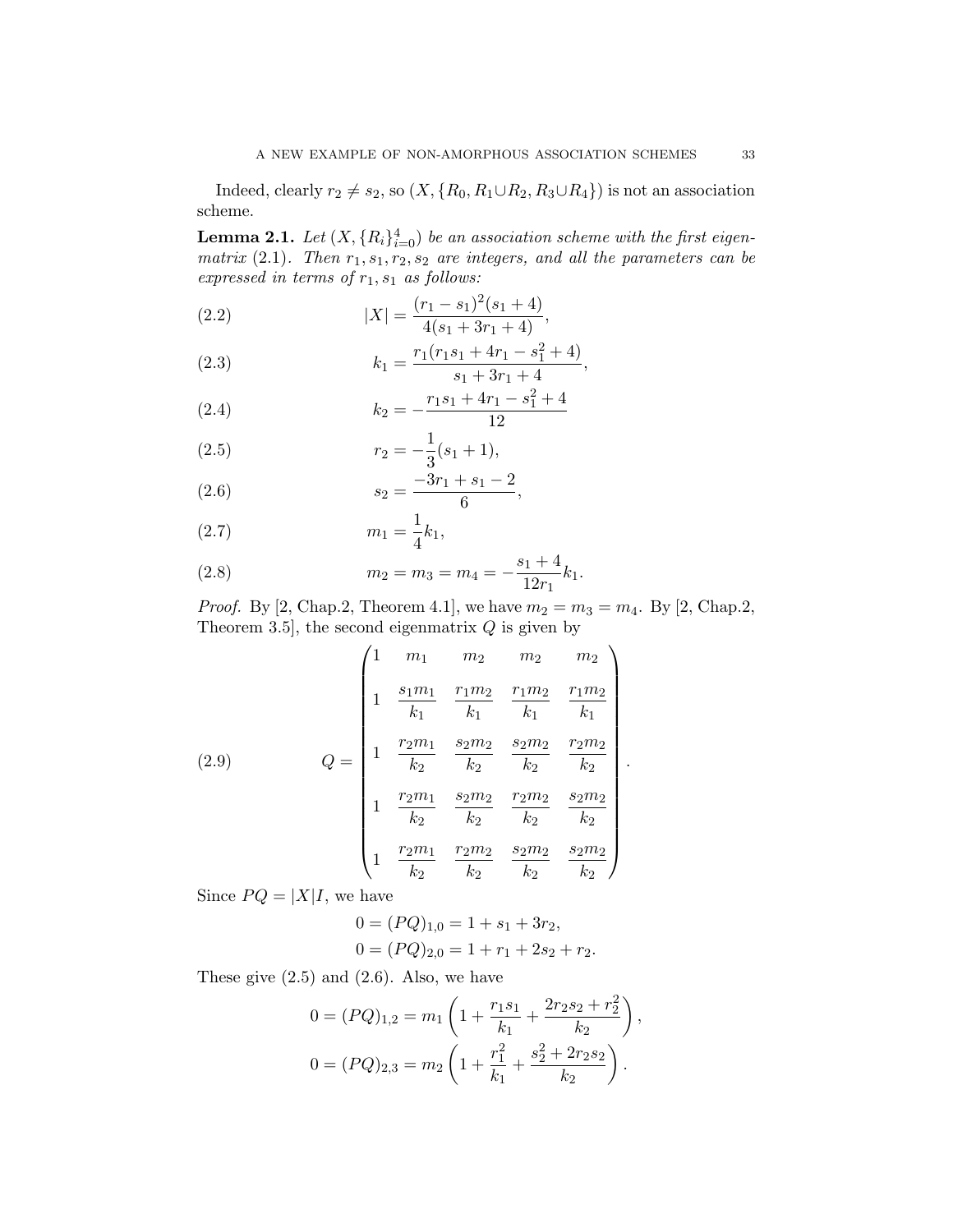Thus

$$
\begin{pmatrix} \frac{1}{k_1} & \frac{1}{k_2} \end{pmatrix} \begin{pmatrix} r_1 s_1 & r_1^2 \ 2r_2 s_2 + r_2^2 & s_2^2 + 2r_2 s_2 \end{pmatrix} = \begin{pmatrix} -1 & -1 \end{pmatrix}.
$$

Solving this and substituting  $(2.5)$  and  $(2.6)$ , we obtain  $(2.3)$  and  $(2.4)$ . Now,  $(2.2)$ ,  $(2.7)$  and  $(2.8)$  follow from

$$
|X| = (PQ)_{0,0} = 1 + k_1 + 3k_2,
$$
  
\n
$$
|X| = (PQ)_{1,1} = m_1 \left( 1 + \frac{s_1^2}{k_1} + 3\frac{r_2^2}{k_2} \right),
$$
  
\n
$$
|X| = (PQ)_{2,2} = m_2 \left( 1 + \frac{r_1^2}{k_1} + 2\frac{s_2^2}{k_2} + \frac{r_2^2}{k_2} \right).
$$

Finally, we show that  $r_1$  and  $s_1$  are integers. Since they are algebraic integers, it suffices to show that they are rational. Suppose to the contrary. Then by  $(2.5)$ ,  $r_2$  is irrational, so  $r_2$  and  $s_2$  are algebraic conjugate. Thus  $m_1 + m_4 = m_2 + m_3$ , as the multiplicities of  $r_2$  and  $s_2$  in  $(X, R_2)$  are equal. By  $(2.8)$ , this implies  $m_1 = m_2$ . On the other hand, the same argument applied to  $(X, R_1)$  implies  $m_1 = 3m_2$ , which is a contradiction.

Recall that a symmetric association scheme  $(X, \{R_i\}_{i=0}^d)$  is formally selfdual if its first eigenmatrix  $P$  coincides with its second eigenmatrix, after permuting the rows and the columns of  $P$ . We say that a strongly regular graph  $(X, R)$  is formally self-dual if the associated association scheme of class 2 is formally self-dual. Note that, we can see easily from (2.7) and (2.9) that any association scheme with the first eigenmatrix (2.1) is not formally self-dual. In van Dam's example with the first eigenmatrix (1.1), however, the strongly regular graph  $(X, R_1)$  is formally self-dual. If we adopt this as an assumption, then we have a one-parameter family of possible first eigenmatrices:

**Lemma 2.2.** Let  $(X, \{R_i\}_{i=0}^4)$  be an association scheme with the first eigenmatrix  $(2.1)$ , and assume that the strongly regular graph  $(X, R_1)$  is formally self-dual. Then  $s_1 = -4r_1 - 4$ ,  $r_1 \equiv 0 \pmod{6}$  and  $|X| = (5r_1 + 4)^2$ .

*Proof.* By the assumption,  $k_1 \in \{m_1, |X| - m_1 - 1\}$ . By (2.7) and (2.8), we obtain  $s_1 = -4r_1 - 4$ . Then by (2.2), we obtain  $|X| = (5r_1 + 4)^2$ . Also by  $(2.6)$ ,  $s_2 = (-7r_1 - 6)/6$ , and hence  $r_1 \equiv 0 \pmod{6}$ .

Setting  $r = \frac{r_1}{6}$ , the first eigenmatrix of an association scheme satisfying the hypotheses of Lemma 2.2 has the following form:

(2.10) 
$$
P = \begin{pmatrix} 1 & k_1 & k_2 & k_2 & k_2 \\ 1 & -4(6r+1) & 8r+1 & 8r+1 & 8r+1 \\ 1 & 6r & -7r-1 & -7r-1 & 8r+1 \\ 1 & 6r & -7r-1 & 8r+1 & -7r-1 \\ 1 & 6r & 8r+1 & -7r-1 & -7r-1 \end{pmatrix},
$$

where  $k_1 = 12(6r + 1)(10r + 1)$  and  $k_2 = (6r + 1)(10r + 1)$ .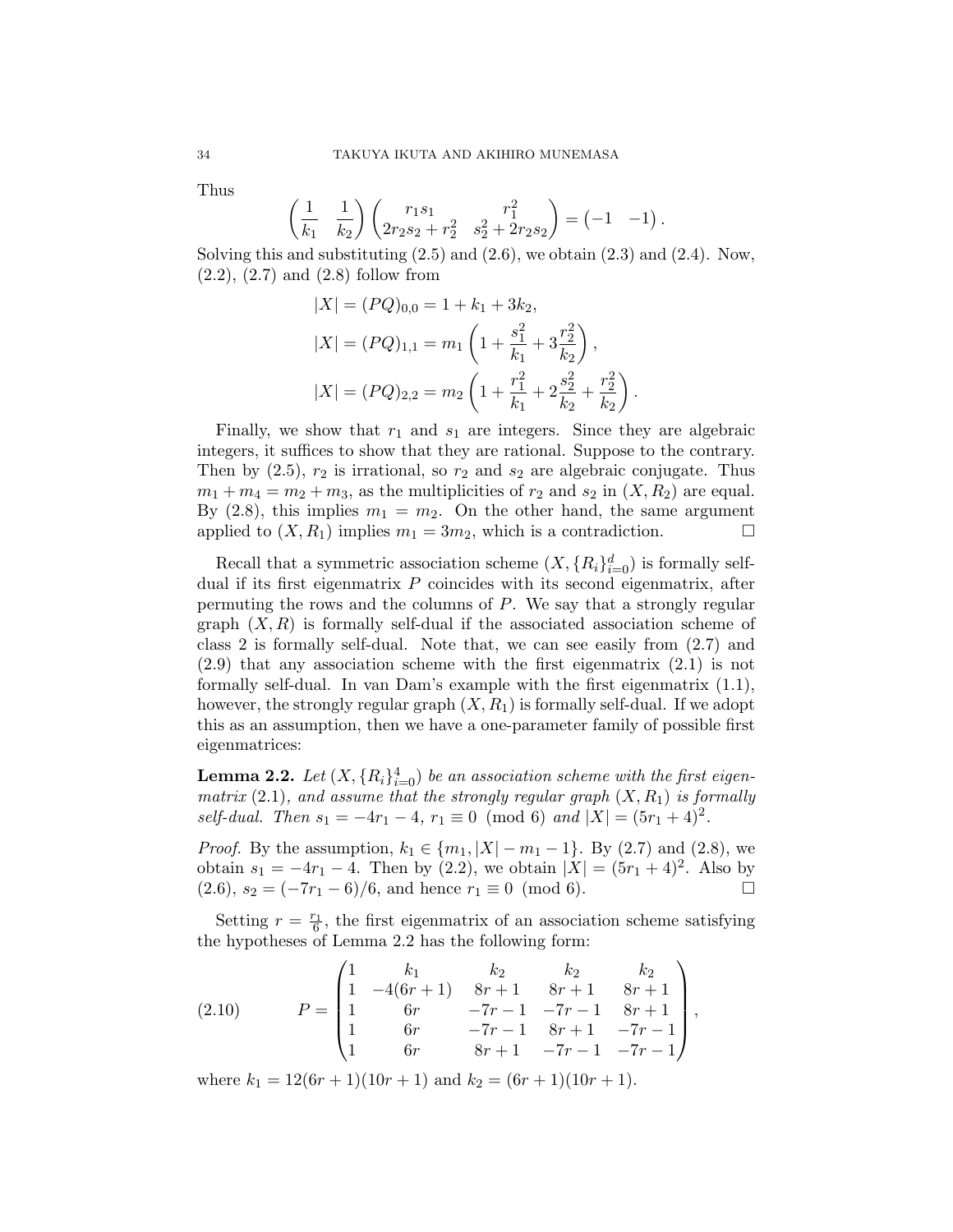## 3. Construction of a new example

We consider the problem of realizing (2.10) as the first eigenmatrix of a cyclotomic association scheme. By Lemma 2.2,  $|X|$  is even, so we assume |X| is a power of 2. Put  $30r + 4 = \sqrt{|X|} = 2^g$ . Then  $2^g \equiv 4 \pmod{5}$ , and hence  $g = 4h + 2$  for some nonnegative integer h. In this case,  $|X| = 2^{8h+4}$ and  $r = \frac{2}{15}(16^h - 1)$ .

When  $h = 0$ , we have

$$
P = \begin{pmatrix} 1 & 12 & 1 & 1 & 1 \\ 1 & -4 & 1 & 1 & 1 \\ 1 & 0 & -1 & -1 & 1 \\ 1 & 0 & -1 & 1 & -1 \\ 1 & 0 & 1 & -1 & -1 \end{pmatrix}.
$$

This is realized as the first eigenmatrix of an association scheme belonging to an infinite family of imprimitive non-amorphous association schemes appeared in [10], and it is also mentioned in [11].

The case  $h = 1$  gives the matrix (1.1) which was realized in [11].

When  $h = 2$ , we obtain the matrix (1.2). This is realized as a fusion scheme of the cyclotomic scheme of class 75 on  $GF(2^{20})$ . Let  $\alpha$  be a primitive element satisfying

$$
\alpha^{20} + \alpha^{10} + \alpha^9 + \alpha^7 + \alpha^6 + \alpha^5 + \alpha^4 + \alpha + 1 = 0.
$$

Let

$$
H_j = \{(x, y) \mid x - y \in \alpha^j \langle \alpha^{75} \rangle\} \quad (j = 0, 1, \dots, 74)
$$

By computer, we have verified that the graph  $\Gamma$  on  $GF(2^{20})$  with edge set

$$
R_2 = H_0 \cup H_3 \cup H_6 \cup H_9 \cup H_{12}
$$

is a strongly regular graph with eigenvalues 69905, 273, −239. Clearly, each of the graphs with edge sets

$$
R_3 = H_{25} \cup H_{28} \cup H_{31} \cup H_{34} \cup H_{37},
$$
  

$$
R_4 = H_{50} \cup H_{53} \cup H_{56} \cup H_{59} \cup H_{62}
$$

are isomorphic to Γ. Moreover, since  $H_0 \cup H_{25} \cup H_{50}$  is one of the relations in the 25-class cyclotomic amorphous association scheme on  $GF(2^{20})$ , the union  $R_2 \cup R_3 \cup R_4$  is a strongly regular graph with eigenvalues 209715, 819, -205, by [5, Theorem 2]. Hence the complement  $\Gamma_1$  of this union is strongly regular with eigenvalues 838860, 204,  $-820$ . Let  $R_0$  denote the diagonal relation on  $GF(2^{20})$ , and let  $R_1$  denote the edge set of  $\Gamma_1$ . Then the association scheme  $(GF(2^{20}), \{R_i\}_{i=0}^4)$  has the character table as described in (1.2). This completes the proof of Theorem 1.1.

### **REFERENCES**

- 1. E. Bannai, Subschemes of some association schemes, J. Algebra 144 (1991), 167–188.
- 2. E. Bannai and T. Ito, Algebraic combinatorics I, Benjamin/Cummings, Menlo Park, 1984.